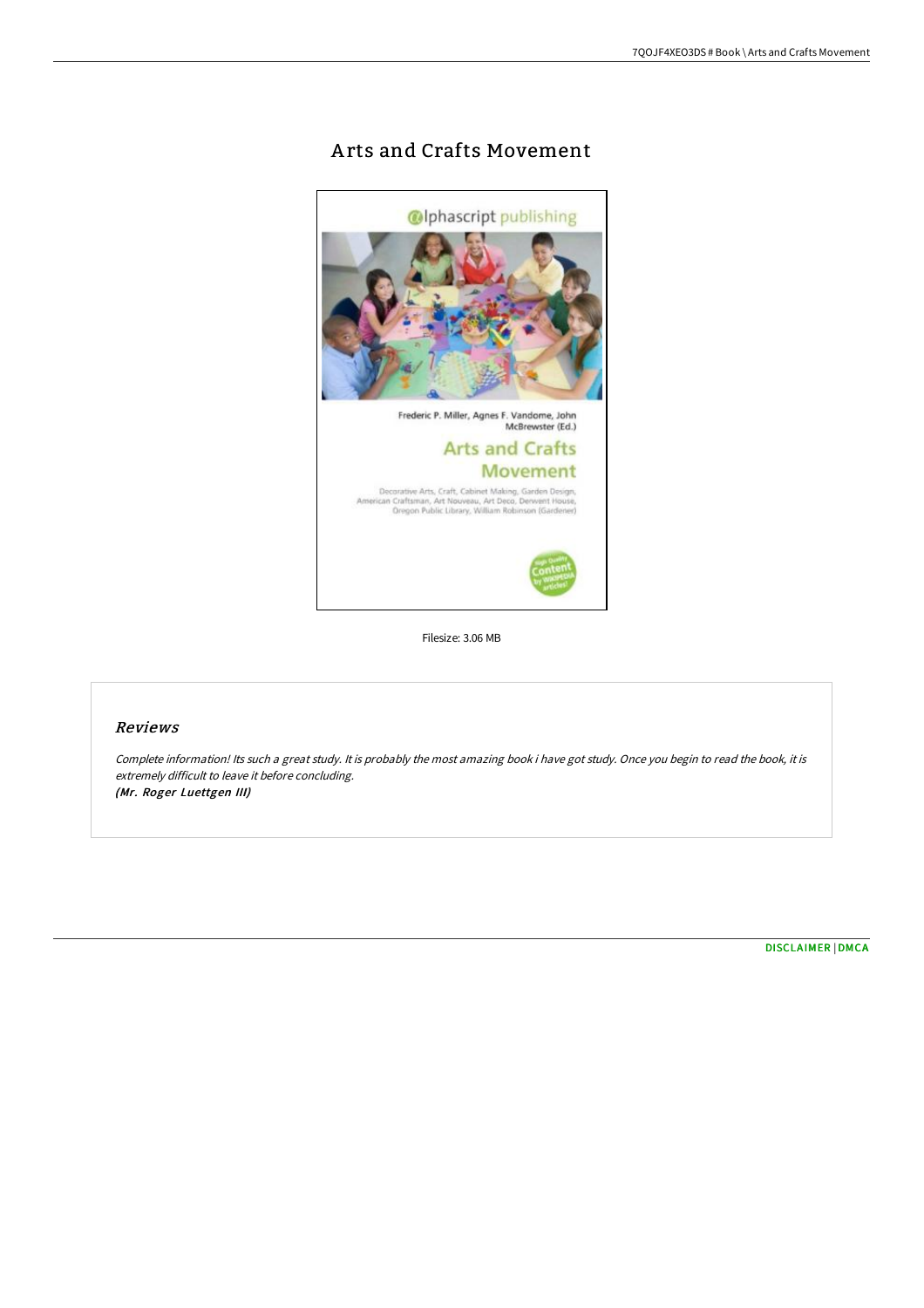#### ARTS AND CRAFTS MOVEMENT



Alphascript Publishing Nov 2009, 2009. Taschenbuch. Condition: Neu. Neuware - The Arts and Crafts Movement was a British, Canadian, Australian, and American aesthetic movement occurring in the last years of the 19th century and the early years of the 20th century. Inspired by the writings of John Ruskin and a romantic idealization of a craftsperson taking pride in their personal handiwork, it was at its height between approximately 1880 and 1910. It was a reformist movement that influenced architecture, decorative arts, cabinet making, crafts, and even the 'cottage' garden designs of William Robinson or Gertrude Jekyll. Its best-known practitioners were William Morris, Charles Robert Ashbee, T. J. Cobden Sanderson, Elbert Hubbard, Walter Crane, Nelson Dawson, Phoebe Anna Traquair, Herbert Tudor Buckland, Charles Rennie Mackintosh, Christopher Dresser, Edwin Lutyens, William De Morgan, Ernest Gimson, William Lethaby, Edward Schroeder Prior, Frank Lloyd Wright, Gustav Stickley, Greene & Greene, George Washington Maher, Dirk van Erp, Charles Voysey, Christopher Whall, Henry Chapman Mercer, and artists in the Pre-Raphaelite movement. 100 pp. Englisch.

- A Read Arts and Crafts [Movement](http://bookera.tech/arts-and-crafts-movement.html) Online
- $\begin{array}{c} \hline \end{array}$ Download PDF Arts and Crafts [Movement](http://bookera.tech/arts-and-crafts-movement.html)